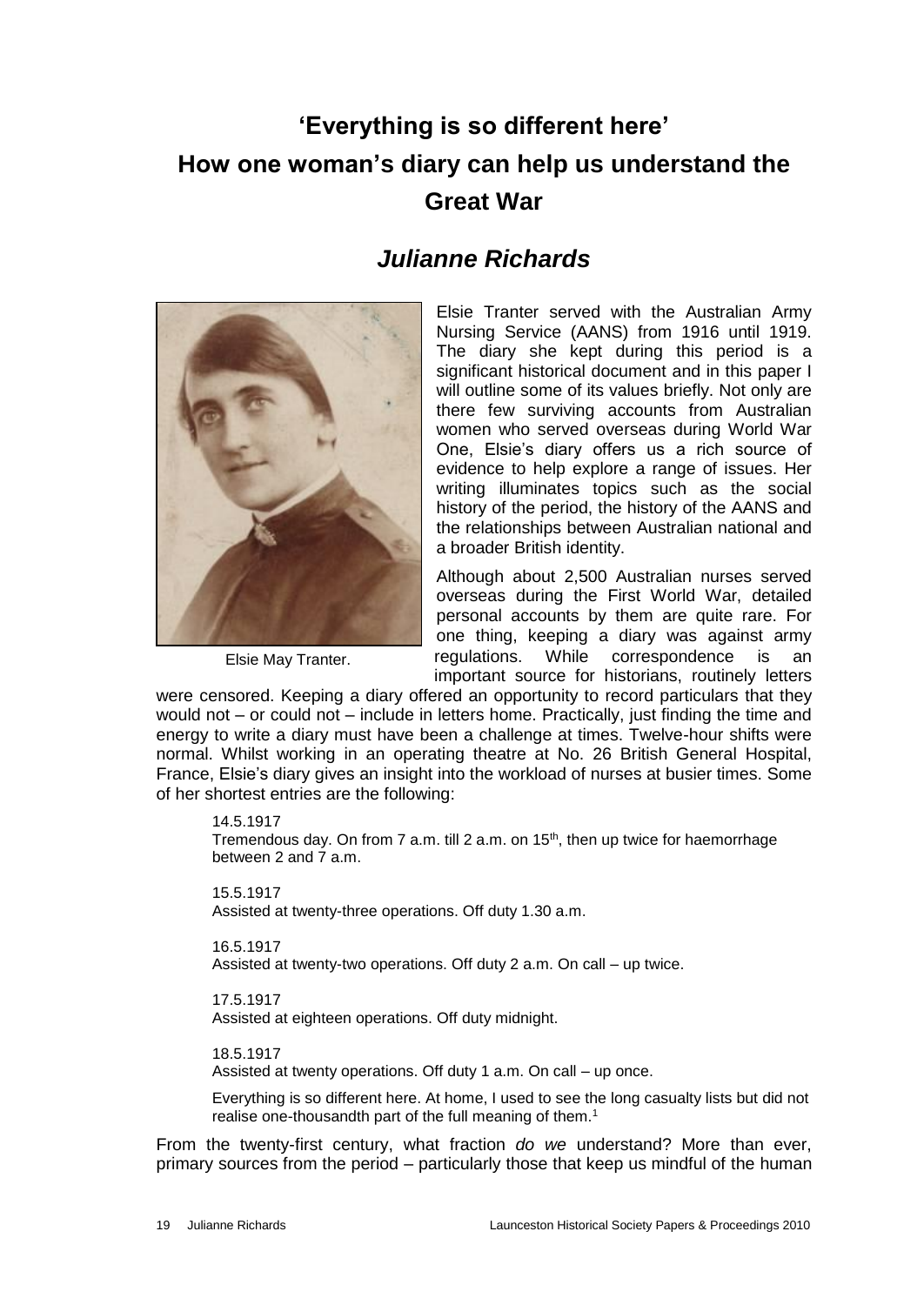price of the conflict – are an indispensable resource if we aim to improve understanding of the War and its aftermath.

Personal accounts, of course, must be viewed with an appreciation of their limitations and biases. Why were they written? Who was the intended audience? Who was the writer? Many diarists of the period had a strong sense of being involved in a major event. For Elsie, her impending departure for service abroad was 'the real life of work and adventure'.<sup>2</sup> Her account is not a diary as we might expect from the term. It reads more like a long letter to a good friend; she does seem to have an audience in mind. The anticipated audience must have been sufficiently intimate to allow a degree of candour. For example, I cannot imagine her including such asides as the following for just any audience:

#### 24.6.1917

... Sal, Peg and I went to Church Parade (Presbyterian) at the Walton Hut. It was just packed with Kilties. We were far more interested in the different tartans and badges – not to mention the bare knees – than in the sermon  $\ldots^3$ 

Likewise, there are significant personal instances that remain unrecorded; the most notable we are aware of is the proposal of marriage by her future husband. Nonetheless, her entries are detailed and intimate enough for us to gain an insight into her and thus something of the impact her experiences had on her.



Nurses on the *Orsova.*

The diary gives us many vivid sketches of social life in the AIF. Her detailed account of entertainment and social interaction on board the *Orsova* as it sailed to England gives us an awareness of the lively culture that thrived on the troopship. She details poems and songs written during the voyage; possibly the only record remaining of this material.

One particularly interesting aspect of military life of which her diary provides evidence is the social dynamic between the nurses of the AANS – the only women then in the Australian Army – and the soldiers. The usual social constraints and concerns about women and their role were magnified and further complicated when transposed into a male institution like the Army. How were these women to be 'protected' and 'controlled'? How was discipline in the ranks to be maintained with women about? The army responded by imposing rules and regulations on the women.<sup>4</sup> For example, they were given honorary rank as officers – this did not result in the same pay as officers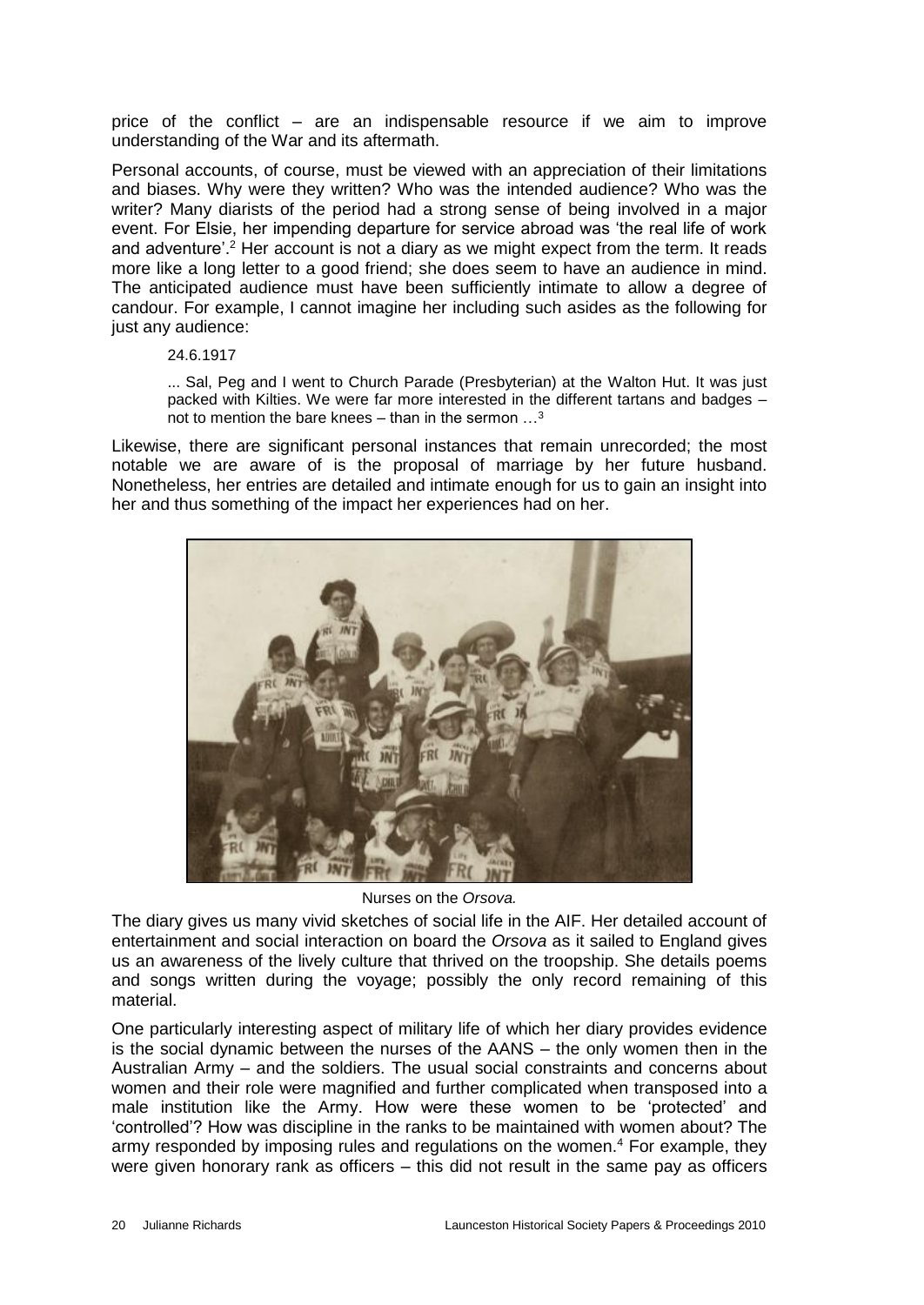but it did mean a prohibition on social contact with other ranks. Elsie's diary details attitudes to these attempted controls and efforts to circumvent them.

#### 29.12.1916

By some mischance, several of us overlooked some of the army rules while in port and – horror of horrors – we were even guilty of sightseeing with Diggers and now all the naughty little sisters in grey have been on parade and have been absolutely forbidden to talk to the NCOs or men or naval officers, while if we dare to go out with them while in port, our shore leave will be stopped and we will be shot at dawn or something or another horrible like that. I think my mind was wandering at the time, I never can remember these 'toe the carpet' lectures. The immediate result of this lecture however was the establishment of a travelling post office between the promenade and the troop deck and the production of a new song by the troops …<sup>5</sup>

The women were not ignorant of the sexual politics of their situation. The following poem (author unknown) was written as the ship sailed through the tropical heat:

Come, Sisters dear, and did you hear The news that's going 'round? That sisters all may sleep upstairs From the flaming underground. You all may make your little beds At the end of the promenade deck, It is well screened off, so 'tis said, Away from the opposite sex. You must not take your mattress Beyond your cabin door, For it's essential for your happiness To feel the hard deck floor. The Purser says he will allow A pillow for your heads, So now, my girls, you must not howl If you've nothing for your legs. Of bedding on the *Orsova* There is a scarcity But what's the need to cover all over When there's no-one there to see? But now my girls, beware! And pass that curtain white You must not let your wicked stare Go wandering out of sight. For over that white curtain there Are bad and wicked men, Who will return you stare for stare And then my girls! What then? Your dear old MO, Major Cook, Keeps a record for a cert And jots it all down in a book And posts it back to Bert. So, sisters all, just do your best To keep up your good name And leave unto our Lord the rest, Your good health to retain.<sup>6</sup>

The diary provides plenty of evidence to examine the well-developed notion of a distinct Australian national identity at the time. Elsie's parents were both English-born but it is obvious that she identifies as being Australian. This does not detract, however, from her sense of being part of the British Empire, despite the difference she sometimes sees between the two.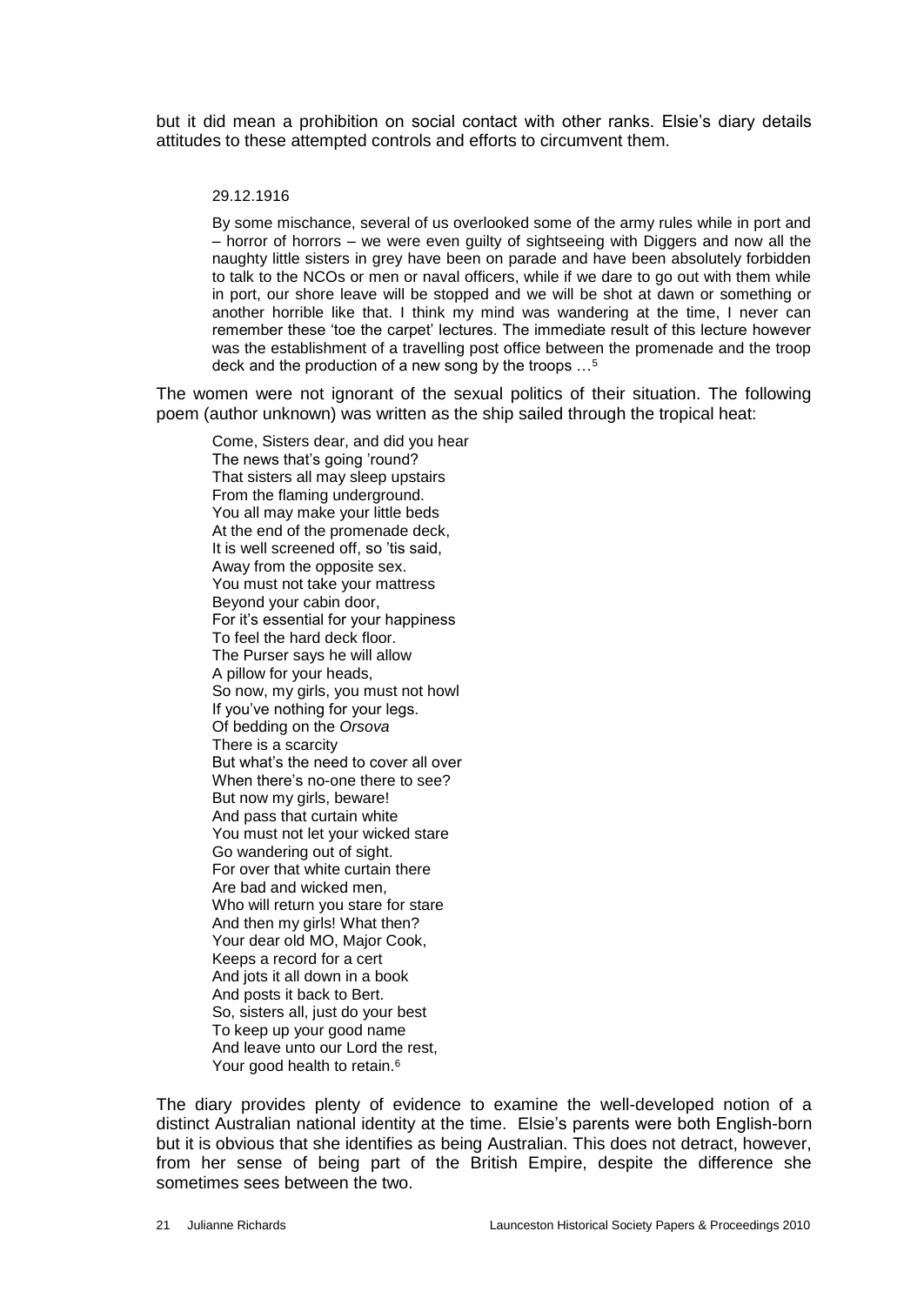Her reflection on her view of the character of Australian soldiers shows an understanding that modern commentators who love to polish the stereotypes of the 'Anzac legend' could learn from. (By this time, Elsie has worked in British, Canadian and US hospitals).

#### 14.4.1918

… Needless to say we are all tremendously proud of our own Aussie boys. They always seem to be the nicest, the bravest and the most humorous of all. But then, perhaps, it is just because they belong in a special way to us that we like them best, for when I think of all the wounded ones and all the ones who work with us – stretcher bearers and orderlies – bless my soul, I believe I love them all …<sup>7</sup>

I am concerned by the increasing trend to write of Australian involvement in war in such terms as 'legend', 'heroes' and 'tradition'. It obscures humanity. We cannot hope to approach an understanding of the First World War and its aftermath if we lose sight of its intense human impact. Elsie's diary gives us glimpses of some of the many impacts the War had on individuals.

20.10.18

 $\ldots$  In one village we were passing through, we saw some of our  $4<sup>th</sup>$  Division boys just coming out for their long earned rest. One of the boys called out, 'They are Digger sisters,' and they got all round the limber to talk with us, about forty of them. Presently one of them said, 'Keep quiet, you chaps, and let us listen to the girls talking'. They all made such a fuss of us, then when the limber moved on…one Digger ran after the limber for quite a long way, then insisted on us having his watch …<sup>8</sup>

Her account of her service helps us to understand – on a vast scale – the organisation (and sometimes the disorganisation) of medical and nursing services:

#### 26.3.1917

… He leaves a list of the names of the men who are to go to England. These are classified:

- A: On stretcher, needing special attention on journey.
- B: On stretcher, not requiring special attention.
- C: Able to sit up, requires attention.
- D: Able to sit up, not requiring attention.

We have then to get all these poor chaps ready for the stretcher bearers. We dress their wounds again if necessary, see that their splints are in good position and that they are warmly clad. We have cardigan jackets, bed socks, pyjamas, mufflers, capes and gloves for them from the Red Cross. Then all their little treasures are put in little bags, 'Blighty bags', the boys call them. We tie tickets on them with their name, number, rank, regiment, nature of wound and a few other particulars; give them hot drinks and off they go in high glee at the thought of a spell in Blighty.<sup>9</sup>

The diary offers a range of rich detail about daily life in the midst of war:

3.4.17

… In our mess, the food is mostly tinned and we ring the changes on bully beef – hot, cold and lukewarm; Machonachie's pork and beans (puzzle – find the pork), army biscuits (dentists' friends), margarine, marmalade (which frequently tastes of petrol) and a few other delicacies. … we came over to breakfast after a hard night's toil and found one sardine sitting on each plate, looking so lonely. I was hungry enough to eat an ocean full but Peg said, 'Never mind Trannie dear, you don't look so silly beside that sardine as I do'.<sup>10</sup>

Elsie's diary is significant as a human glimpse into life during the Great War. Her account is also a valuable source of evidence of broader issues and ideas of the period. Both are vital if we are to write good history.